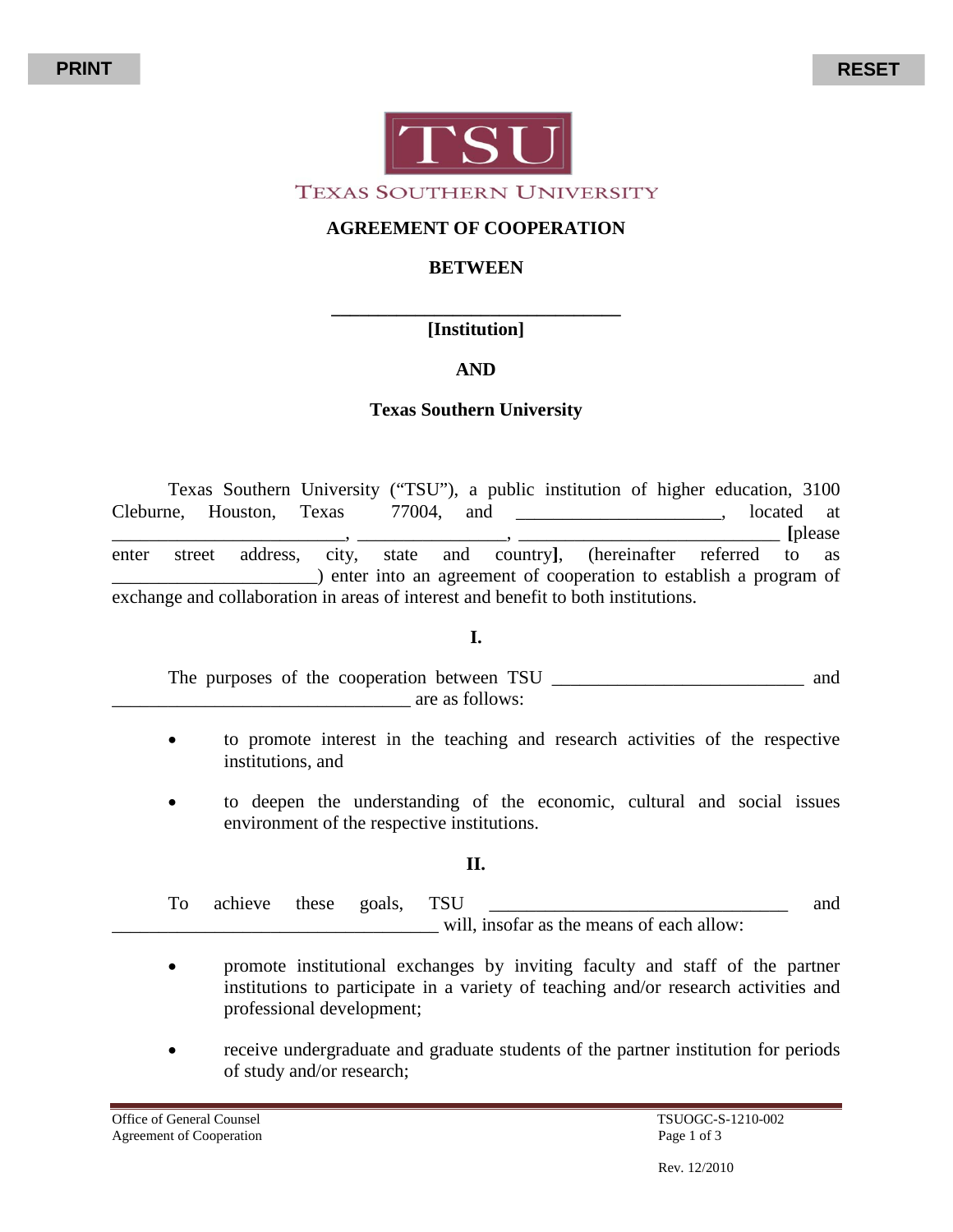- organize symposia, conferences, short courses and meetings on research issues;
- carry out joint research and continuing education programs; and
- exchange information pertaining to developments in teaching, student development and research at each institution.

### **III.**

Each institution shall designate a coordinator to oversee and facilitate the implementation of this Agreement. The coordinators, working with other appropriate administrators at the respective universities, shall have the following responsibilities:

- to promote academic collaboration at both faculty, graduate and undergraduate student levels for research and study;
- to act as principal contacts for individual and group activities and to plan and coordinate all activities within their institutions as well as with the partner institution;
- to distribute to each institution information about the faculty, facilities, research, publications, library materials and educational resources of the other institution; and
- to meet periodically to review and evaluate past activities and to work out new ideas for future cooperative agreements.

# **IV.**

This general Agreement of Cooperation shall be identified as the parent document of any program agreement executed between the parties. Further agreements concerning any program shall provide details concerning the specific commitments made by each party and shall not become effective until they have been reduced to writing and executed by the duly authorized representatives of the parties. The scope of the activities under this agreement shall be determined by the funds regularly available at both institutions for the types of collaboration undertaken and by financial assistance as may be obtained by either institution from external sources.

# **V.**

Except as may be stipulated in any specific program agreement, each institution shall be responsible for expenses incurred by its employees under this agreement**.**

Office of General Counsel<br>
Agreement of Cooperation<br>  $\frac{1}{2}$  Agreement of Cooperation<br>  $\frac{1}{2}$  Agreement of Cooperation Agreement of Cooperation